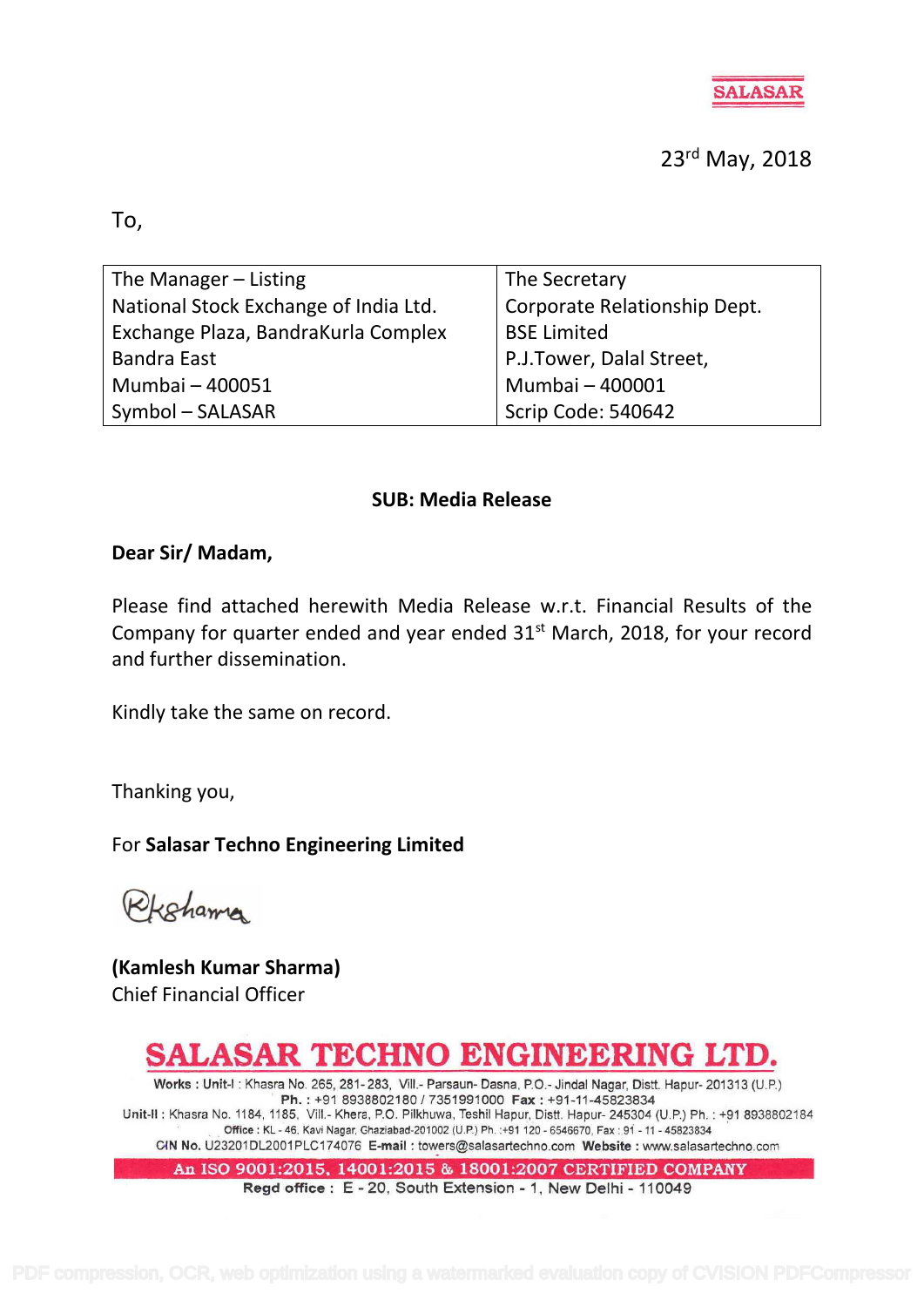

## **Media Release**

### **Delivered strong & consistent performance in telecom and transmission**

### **Net Revenues at Rs 495 Crore, Y-o-Y growth of over 28%**

### **EBITDA at Rs. 54 Crore, Y-o-Y jump of 40%**

### **EBITDA margins at 10.92%, over 86 bps Y-o-Y improvement**

### **PAT at Rs. 30 Crore, Y-o-Y jump of over 58%**

### **PAT margins at 5.99%, 113 bps Y-o-Y improvement**

### **Board Recommends Final Dividend at Rs. 1.00 per Equity Share**

**23 rd May 2018, New Delhi, India**: **Salasar Techno Engineering Limited (BSE: 540642. NSE: SALASAR),** among leading manufacturers of Telecom Towers in India, has announced its audited financial results for the quarter and full year ended March 31st, 2018.

The Company is into manufacturing, fabrication and installation of telecom towers, transmission towers & substation structures and solar mounting structures.

| <b>Particulars</b>       | <b>Q4 FY18</b> | <b>Q4 FY17</b> | $Y$ -0- $Y\%$ | <b>FY18</b> | <b>FY17</b> | $Y$ -o-Y % |
|--------------------------|----------------|----------------|---------------|-------------|-------------|------------|
| <b>Net Revenue</b>       | 145.77         | 135.14         | 7.87          | 494.74      | 384.29      | 28.74      |
| <b>EBIDTA</b>            | 16.04          | 13.74          | 16.71         | 54.02       | 38.67       | 39.67      |
| <b>EBITDA margin (%)</b> | 11.00          | 10.17          | 83bps         | 10.92       | 10.06       | 86bps      |
| <b>PAT</b>               | 9.47           | 7.17           | 32.04         | 29.63       | 18.69       | 58.48      |
| PAT margin (%)           | 6.49           | 5.30           | 119bps        | 5.99        | 4.86        | 113bps     |
| <b>EPS</b>               | 7.74           | 7.20           | 7.50          | 24.21       | 18.86       | 28.37      |

#### **Key Financials (Rs. Crore): -**

**Performance Highlights: -**

**For the quarter ended March 31 st, 2018:**

- **Revenue from operations was at Rs. 145.77 crore** in Q4 FY18, as against Rs. 135.14 crore in Q4 FY17, a **Y-o-Y growth of 7.87%**
- **EBITDA stood at Rs. 16.04 crore** in Q4 FY18 as against Rs. 13.74 crore in the previous year, **Y-o-Y growth of 16.71%**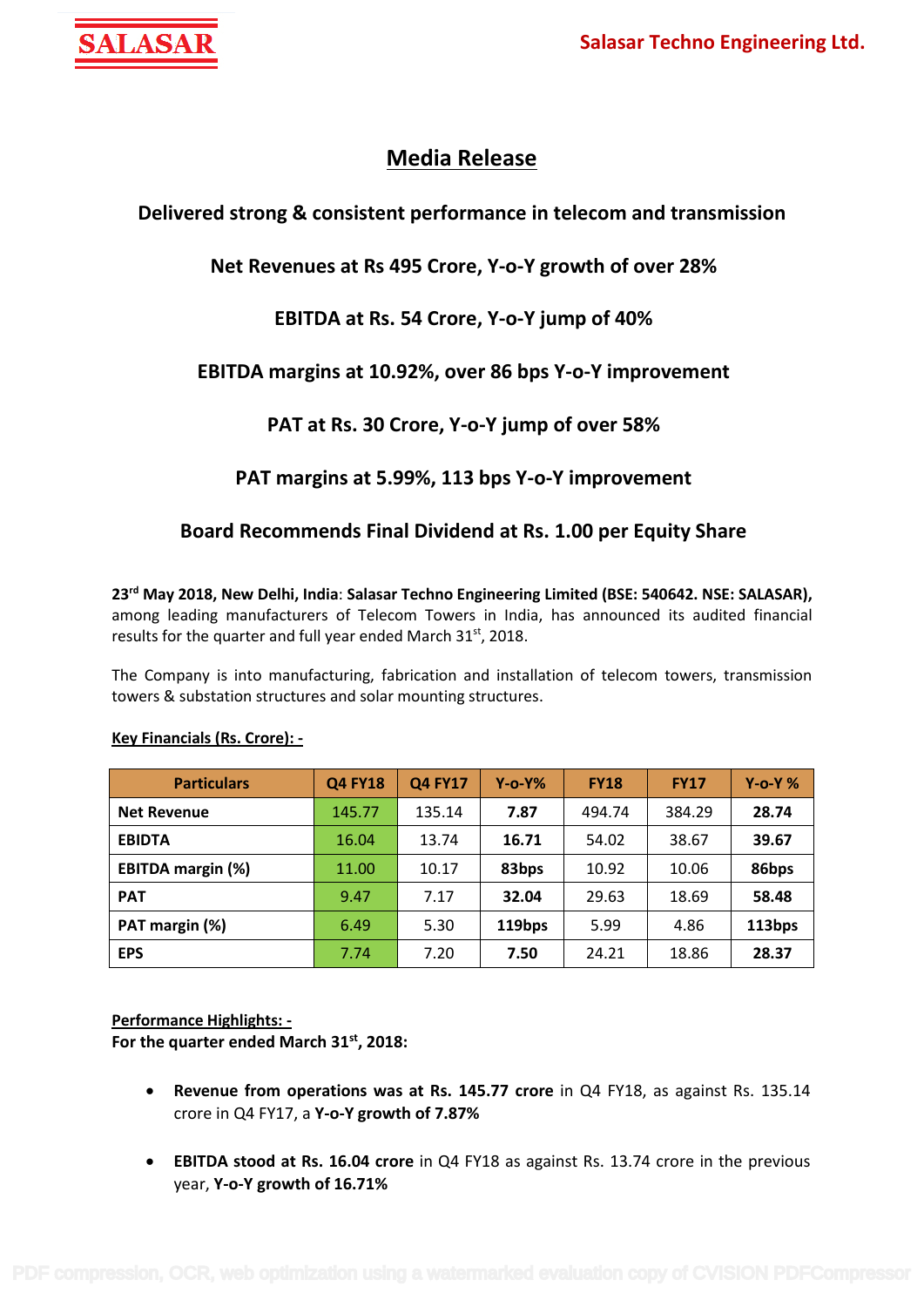

- **EBITDA margin increased by over 83 bps in Q4 FY18 to 11.00%** as against 10.17% in Q4 FY17
- **Profit After Tax was at Rs. 9.47 crore** in Q4 FY18 as against Rs. 7.17 crore in Q4 FY17, a **exceptional growth of 32.04%**
- **PAT margin increased by 119 bps to 6.49%** as against 5.30% in Q4 FY17

**For Full Year ended March 31 st, 2018:**

- **Net Revenue from operations was at Rs. 494.74 crore** in FY18, as against Rs. 384.29 crore in FY17, a **Y-o-Y growth of 28.74%**
- **EBITDA stood at Rs. 54.02 crore** in FY18 as against Rs. 38.67 crore in the previous year, significant **Y-o-Y growth of 39.67%**
- **EBITDA margin increased by over 86 bps in FY18 to 10.92%** as against 10.06% in FY17
- **Profit After Tax was at Rs. 29.63 crore** in FY18 as against Rs. 18.69 crore in FY17, a **phenomenal growth of 58.48%**
- **PAT margin increased by 113 bps to 5.99%** as against 4.86% in FY17
- The Board of Directors have recommended, subject to the shareholders' approval, a final dividend Rs. 1.00 per equity share of Rs. 10 each for the financial year ended March 31, 2018

#### **Management Comment:**

Commenting on the result, **Mr Shashank Agarwal, Joint Managing Director**, **Salasar Techno Engineering Ltd.** said,

*"This financial year, we have registered a strong revenue growth of 29% and recorded significant increase in our overall profit of over 58%. Our telecom business has contributed more than 56% backed by strong demand from telecom operators to develop new sites and increase their coverage area. Also, our EPC business has contributed 32% and played a major role, as we try to increase our share of EPC business in overall revenue.*

*Our Company has continued to maintain its strong position in the manufacturing of telecom tower products. Our ability to offer a complete portfolio of angular, tubular and various other designs has made us a preferred partner with our customers.*

*Our focus will continue to deliver value to our clients; to contribute to the manufacturing drive of the nation; give career & growth opportunities to our employees and grow profitability ultimately leading to maximization of shareholder value & return. I would like to thank entire team of Salasar Techno Engineering for their untiring efforts.*